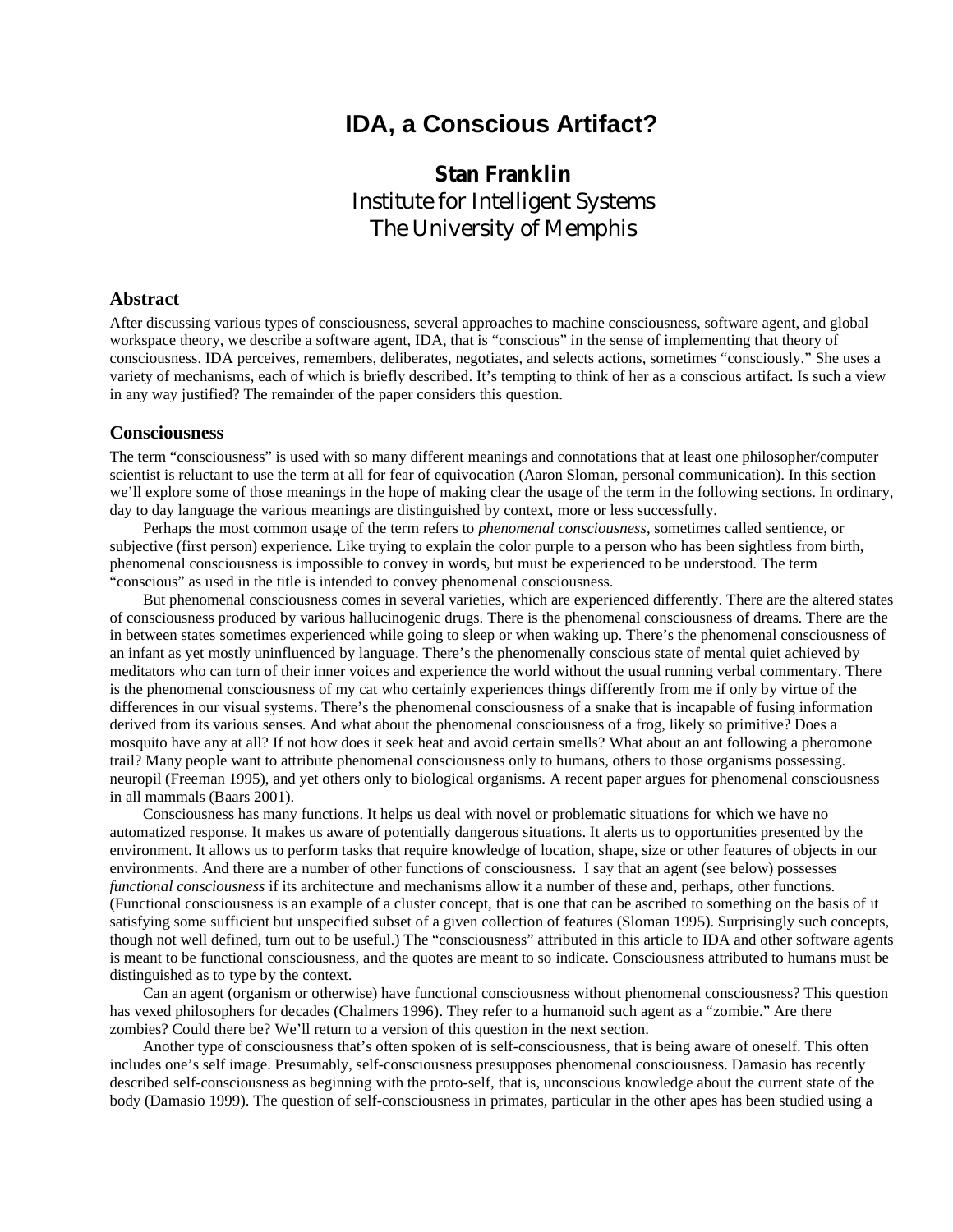"does he recognize himself in a mirror test" (Gallup 1982). The latest results seem to indicate that all apes are self-conscious, and that no other primate is.

There's recently been a great deal of interest in possible ways of ascertaining or measuring phenomenal consciousness. One means that has been suggested is reportability (Baars 1988). Being able to report, verbally or otherwise, the contents of one's awareness is often given as evidence of phenomenal consciousness, particularly when the reports can be confirmed by an experimenter. We'll discuss reportability again below.

Another approach is via neural correlates of consciousness as measured by PET or fMRI scans ????. If it were found that activity in a particular neural structure correlated well with phenomenal consciousness, the extent of such activity could be used as a measure independent of reportability. To my knowledge such correlates have not been found. To the contrary, several researchers hypothesize that activity over large areas, particularly cortical and thalamic, is required for consciousness, both phenomenal and functional (Freeman 1999, Edelman & Tononi 2000, Baars 2002).

## **Machine consciousness**

What about the possibility of machine consciousness? Is it possible for a robot or a software agent (see below) to be functionally conscious? Phenomenally conscious? The answer to one question seems clearly yes. I will argue below that IDA is functionally conscious. The question of machine phenomenal consciousness seems much more difficult. The philosophers have engaged in considerable debate over this issue (Chalmers 1996). In May of 2000 a workshop attended by two dozen leading researchers, psychologists, neuroscientists, philosophers, and AI scientists, were unable to make any noticeable headway with the problem.

There are several serious, ongoing projects aimed a producing machine consciousness. One such, headed by Igor Aleksander, is relatively far along, having produced a working system, MAGNUS, using neural modeling that's arguably capable of imagination (2000). A second such is my own IDA project to be described in some detail below. IDA is currently up and running, and exhibiting functional consciousness. A third such project, conceived by Rodney Cotterill and also based on neural modeling, aims at developing machine consciousness in a manner analogous to the way a human child develops An early version is being demonstrated (Cotterill 2001). For a fourth, Owen Holland and Rodney Goodman have embarked on a bottom up approach of add additional capabilities to a robotic system until it shows signs of consciousness REF. A fifth, due to Lee McCauley, builds consciousness into a neural schema system REF.

A major question confronting all the builders of all theses systems is how to determine if, or when, their system become phenomenally conscious. Though there seems to be no good answer, we'll return to this critical question later.

# **Global Workspace Theory**

The material in this section is from Baars' two books (1988, 1997) (1988, 1997) and superficially describes his global workspace theory of consciousness.

In his global workspace theory, Baars, along with many others (e.g. (Minsky 1985, Ornstein 1986, Edelman 1987)) , postulates that human cognition is implemented by a multitude of relatively small, special purpose processes, almost always unconscious. (It's a multiagent system.) Communication between them is rare and over a narrow bandwidth. Coalitions of such processes find their way into a global workspace (and into consciousness). This limited capacity workspace serves to broadcast the message of the coalition to all the unconscious processors, in order to recruit other processors to join in handling the current novel situation, or in solving the current problem. Thus consciousness in this theory allows us to deal with novel or problematic situations that can't be dealt with efficiently, or at all, by habituated unconscious processes. In particular, it provides access to appropriately useful resources, thereby solving the relevance problem.

This theory offers an explanation for consciousness being serial in nature rather than parallel as is common in the rest of the nervous system. Messages broadcast in parallel would tend to overwrite one another making understanding difficult. It similarly explains the limited capacity of consciousness as opposed to the huge capacity typical of long-term memory and other parts of the nervous system. Large messages would be overwhelming to small, special-purpose processors.

 All this activity of processors takes place under the auspices of contexts (see Figure 1): goal contexts, perceptual contexts, conceptual contexts, and/or cultural contexts. Baars uses goal hierarchies, dominant goal contexts, a dominant goal hierarchy, dominant context hierarchies, and lower level context hierarchies. Each context is, itself, a coalition of processes. Though contexts are typically unconscious, they strongly influence conscious processes. A key insight of global workspace says that each context is, in fact, a coalition of processors.

Long back, William James proposed the ideomotor theory of voluntary action (James 1890). James suggests that any idea (internal proposal) for an action that come to mind (to consciousness) is acted upon unless it provokes some opposing idea or some counter proposal. He speaks at length of the case of deciding to get out of a warm bed into an unheated room in the dead of winter. "This case seems to me to contain in miniature form the data for an entire psychology of volition." Global workspace theory adopts James' ideomotor theory as is, and provides a functional architecture for it (Baars 1997 , Chapter 6).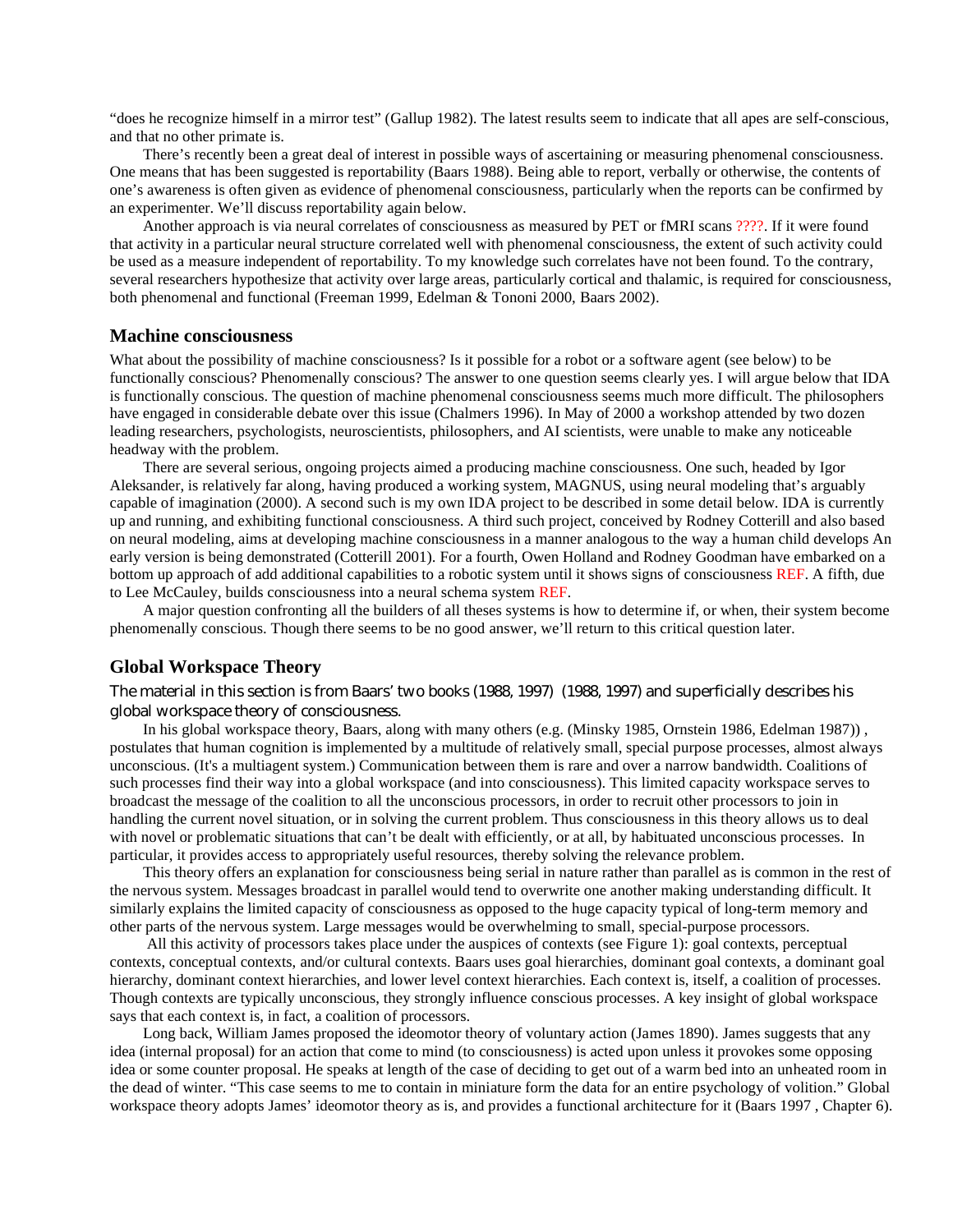

**Figure 1. Global Workspace Theory**

Baars postulates that learning results simply from conscious attention, that is, that consciousness is sufficient for learning. There's much more to global workspace theory, including attention, action selection, emotion, voluntary action, metacognition and a sense of self. I think of it as a high level theory of cognition.

# **Software agents**

Artificial intelligence pursues the twin goals of understanding human intelligence and of producing intelligent software and/or artifacts. Designing, implementing and experimenting with autonomous agents furthers both these goals in a synergistic way. An *autonomous agent* (Franklin & Graesser 1997) is a system situated in, and part of, an environment, which senses that environment, and acts on it, over time, in pursuit of its own agenda. In biological agents, this agenda arises from evolved in drives and their associated goals; in artificial agents from drives and goals built in by its creator. Such drives, which act as motive generators (Sloman 1987) must be present, whether explicitly represented, or expressed causally. The agent also acts in such a way as to possibly influence what it senses at a later time. In other words, it is structurally coupled to its environment (Maturana 1975, Maturana et al. 1980). Biological examples of autonomous agents include humans and most animals. Nonbiological examples include some mobile robots, and various computational agents, including artificial life agents, software agents and many computer viruses. We'll be concerned with autonomous software agents, designed for specific tasks, and 'living' in real world computing systems such as operating systems, databases, or networks.

A *"conscious" software agent* is one that implements global workspace theory. The scare quotes are included to remind the reader that it's functional consciousness that's being claimed, not phenomenal consciousness. In addition to modeling this theory (Franklin & Graesser 1999), such "conscious" software agents should be capable of more adaptive, more human-like operations, including being capable of creative problem solving in the face of novel and unexpected situations.

# **Quick overview of the IDA model**

IDA is one recent instantiation of our theory of intelligent software agents. IDA (Intelligent Distribution Agent) is a "conscious" software agent that was developed for the US Navy (Franklin et al. 1998). At the end of each sailor's tour of duty, the sailor is assigned to a new billet. This assignment process is called distribution. The Navy employs some 280 people, called detailers, to effect these new assignments. IDA's task is to facilitate this process by completely automating the role of detailer. IDA must communicate with sailors via email in natural language, by understanding the content and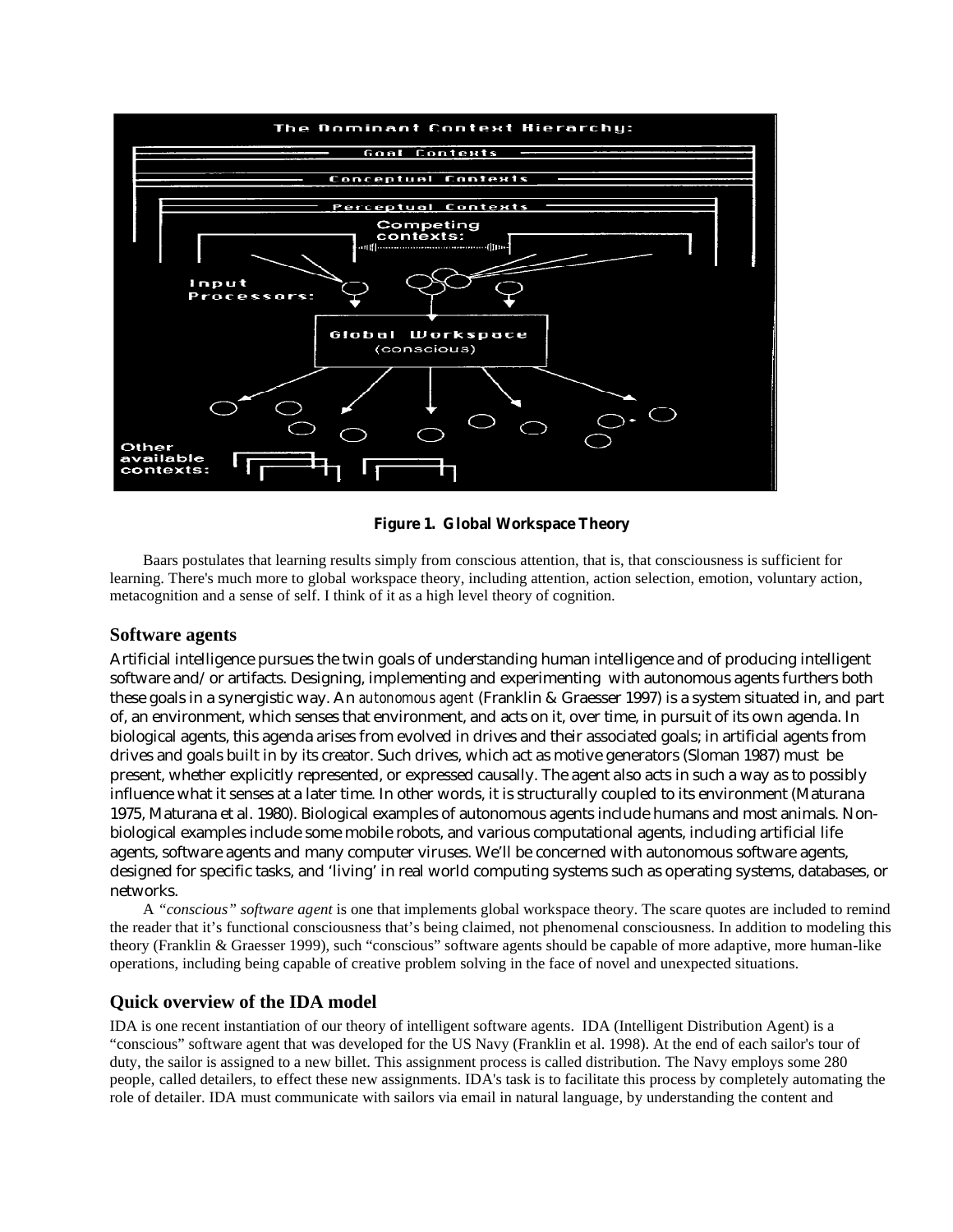producing life-like responses. Sometimes she will initiate conversations. She must access several databases, again understanding the content. She must see that the Navy's needs are satisfied by adhering to some ninety policies and seeing that job requirements are fulfilled. She must hold down moving costs, but also cater to the needs and desires of the sailor as well as is possible. This includes negotiating with the sailor via an email correspondence in natural language. Finally, she must write the orders and start them on the way to the sailor. At this writing an almost complete version of IDA is up and running and had been demonstrated to the satisfaction of the Navy.

In this article we will discuss IDA both as a conceptual model and as a computational model of global workspace theory. The conceptual model includes modules that have been designed, including mechanisms, but not implemented. Some unimplemented modules are important to our cognitive modeling but not to the Navy's application. Others, also not critical to the application, have been designed since the demonstration. In the subsections that follow, the modules of the conceptual model will be briefly described with references given to full descriptions. Unimplemented modules will be so indicated, as will the concordance between concepts in our model and those in global workspace theory. For science, the conceptual model us useful as a source of, hopefully testable, hypotheses (Franklin 1997). Each design decision taken gives rise to the hypothesis that humans "do it" that same way. The conceptual model, with its specified mechanisms is sufficient for this process of hypothesizing. Implementation is fine, but not required.

Developed during 1996-2001, the IDA computational model is the product of the "Conscious" Software Research Group at the University of Memphis (http://csrg.cs.memphis.edu/CSRG/). More than twenty-five researchers contributed to its development. Their names can be found on the web site. (See the Acknowledgement section below for an abbreviated list.) Built on a Java platform, the running IDA consists of approximately a quarter-million lines of code, and almost completely consumes the resources of a 2001 high-end workstations. Her various modules are briefly described below.

Following Hofstadter's terminology (see below) a codelet is a special purpose, relatively independent, mini-agent typically implemented as a small piece of code running as a separate thread. IDA depends heavily on such codelets for in almost every module. This is as it should be since codelets in our model correspond with processors in global workspace theory, which are postulated to form the basis of human cognition. In what follows we will encounter several different types of codelets such as perceptual codelets, attention codelets, information codelets, behavior codelets and language generation codelets. Many codelets play the role of demons (as in an operating system) waiting patiently for the conditions under which they can act. Some codelets subserve some higher-level construct, while others act completely independent.

The following sections contain brief description of the various modules that make up the IDA architecture. The names of several of these modules, perception, emotion, deliberation, metacognition, consciousness, etc, are borrowed from folk psychology. This choice of terminology has the advantage of calling to mind the functionality of the various modules. But, there are tradeoffs. Sometimes the meanings are different in more or less subtle ways. For instance, perception to the psychologists includes conscious awareness, while IDA's perception module is preconscious. Also, IDA's consciousness module conforms functionally to Global Workspace theory, but whether it includes phenomenal consciousness is precisely the major question to be considered.

### *Perception*

Perception in IDA consists mostly of processing incoming email messages in natural language (Zhang et al. 1998b). In sufficiently narrow domains, natural language understanding may be achieved via an analysis of surface features without the use of a traditional symbolic parser (Jurafsky & Martin 2000), Allen describes this approach to natural language understanding as complex, template-based matching (1995). Ida's relatively limited domain requires her to deal with only a

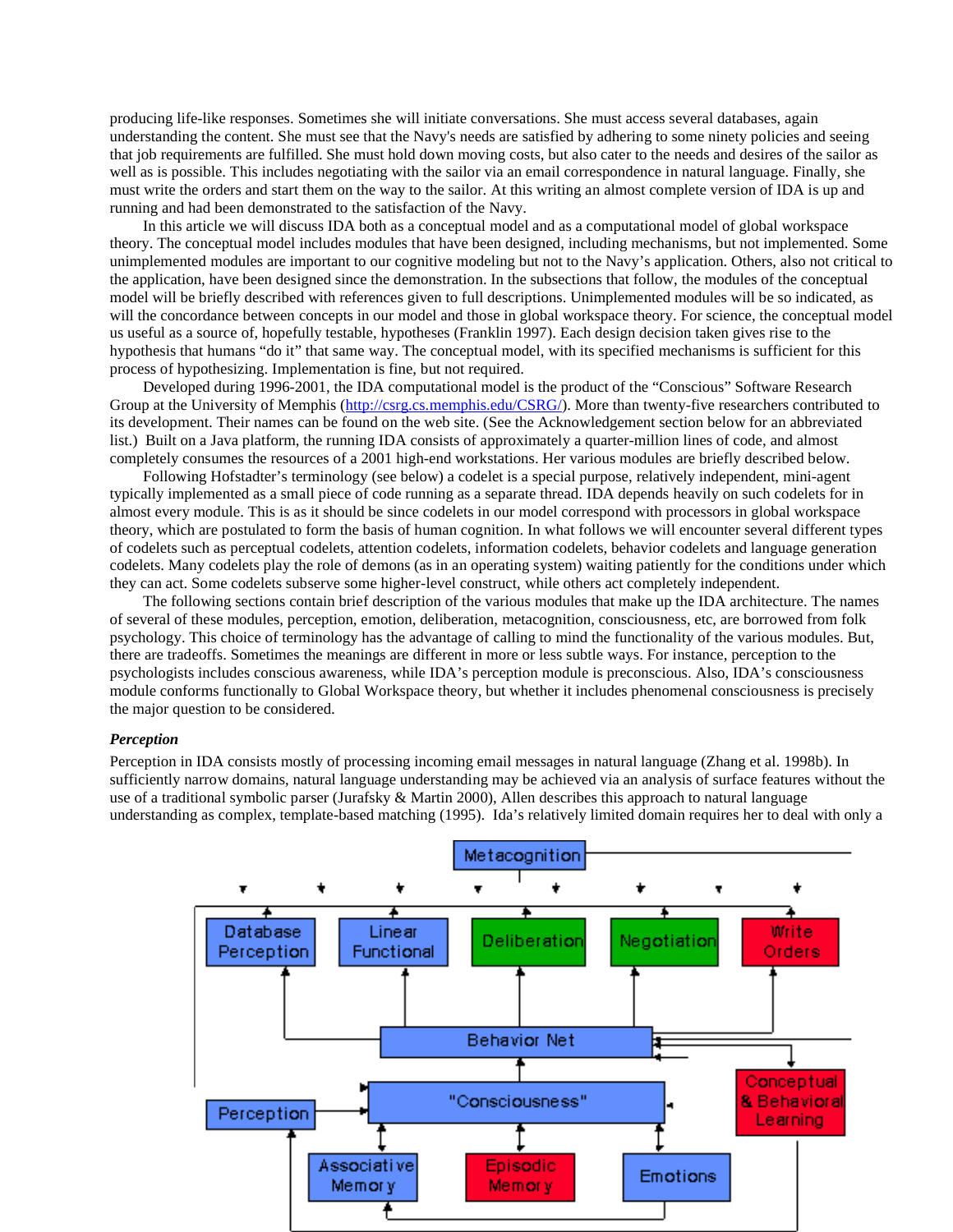few dozen or so distinct message types, each with relatively predictable content. This allows for surface level natural language processing. : We hypothesize that much of human language understanding results from a combined bottom up/top down passing of activation through a hierarchical conceptual net with the most abstract concepts in the middle. Thus

# **Figure 2. The IDA Architecture**

IDA's language-processing module has been implemented as a Copycat-like architecture with perceptual codelets that are triggered by surface features and a slipnet (Hofstadter & Mitchell 1994), a semantic net that passes activation. The slipnet stores domain knowledge. In addition there's a pool of perceptual codelets (processors) specialized for recognizing particular pieces of text, and production templates used by codelets for building and verifying understanding. Together they constitute an integrated sensing system for IDA, allowing her to recognize, categorize and understand.

For the purposes of this chapter it's important to be clear about what is claimed by the work "understand" as used in the previous sentence. An example may help. A secretary sending out an email announcement of an upcoming seminar on Compact Operators on Banach Spaces can be said to have understood the organizer's request that she do so even though she has no idea of what a Banach pace is much less what compact operators on them are. In most cases it would likely require person years of diligent effort to impart such knowledge. Nonetheless, the secretary understands the request at a level sufficient for her to get out the announcement. In the same way IDA understands incoming email messages well enough to do all the things she needs to with them. An expanded form of this argument can be found in my Artificial Minds (1995). Glenberg also makes a similar argument (1997).

IDA must also perceive the contents read from databases, a much easier task. An underlying assumption motivates our design decisions about perception.

Suppose, for example, that IDA receives a message from a sailor saying that his projected rotation date (PRD) is approaching and asking that a job be found for him. The perception module would recognize the sailor's name and social security number, and that the message is of the please-find-job type. This information would then be written to the workspace. The general principle here is that the contents of perception are written to working memory before becoming conscious.

#### *Workspace*

IDA solves routine problems with novel content. This novel content goes into her workspace, which is roughly plays the same role as human working memory. IDA's workspace is less dynamic, consisting of registers set aside for particular categories of information. Perceptual codelets write to the workspace as do other, more internal codelets. Quite a number of codelets, including attention codelet (see below) watch what's written in the workspace in order to react to it. IDA's workspace also contains registers dedicated to providing an interface with her long-term associative memory. (Modeling working memory as distinct from long-term memory puts us at odds with the best current thinking of cognitive scientists. We're working on the problem.) Items in the workspace decay over time, and may be overwritten. Not all of the contents of the workspace eventually make their way into consciousness.

#### *Associative memory*

IDA employs sparse distributed memory (SDM) as her major associative memory (Kanerva 1988, Anwar et al. 1999, Anwar & Franklin to appear). SDM is a content addressable memory that, in many ways, is an ideal computational mechanism for use as a long-term associative memory (LTM). Any item written to the workspace cues a retrieval from LTM, returning prior activity associated with the current entry. In our example, LTM will be accessed as soon as the message information reaches the workspace, and the retrieved associations will be also written to the workspace.

At a given moment IDA's workspace may contain, ready for use, a current entry from perception or elsewhere, prior entries in various states of decay, and associations instigated by the current entry, i.e. activated elements of LTM.. IDA's workspace thus consists of both short-term working memory (STM) and something very similar to the long-term working memory (LT-WM) of Ericsson and Kintsch (1995).

Part, but not all, the workspace, called the *focus<sup>1</sup>*, by Kanerva (1988)) is set aside as an interface with long-term LTM. Retrievals from LTM are made with cues taken from the focus and the resulting associations are written to other registers in the focus. The contents of still other registers in the focus are stored in (written to) associative memory as we will see below.

#### *Emotions*

 $\overline{a}$ 

IDA's design includes mechanisms for emotions (McCauley & Franklin 1998). She may "experience" such emotions as guilt at not getting a sailor's orders out on time, frustration at not understanding a message, and anxiety at not being able to

 $<sup>1</sup>$  Not to be confused with focus as in focus of attention, an entirely different concept.</sup>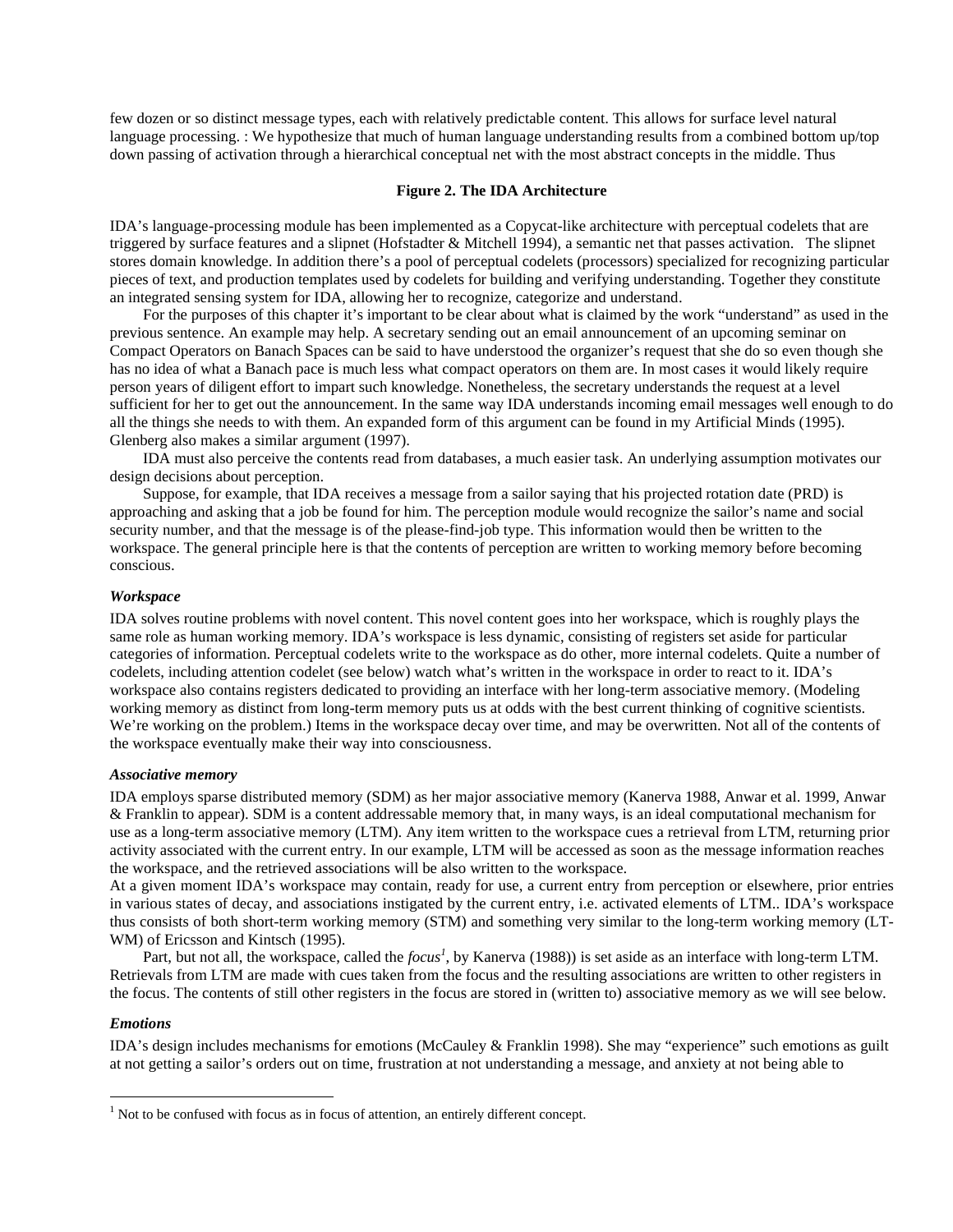convince a sailor to accept a suitable job. Action selection will be influenced by emotions via their effect on drives (see below), modeling work on human action selection (Damasio 1994). Emotions also influence attention, the means of bringing certain content to consciousness. They also influence the strength with which content is written to LTM. The emotion module has not been implemented in IDA, though it has in earlier "conscious" software agents (McCauley, L. et al. 2000).

#### *Consciousness mechanism*

The apparatus for "consciousness" consists of a coalition manager, a spotlight controller, a broadcast manager, and a collection of attention codelets whose job it is to bring appropriate contents to "consciousness" (Bogner et al. 2000). Each attention codelet keeps a watchful eye out for some particular occurrence that might call for "conscious" intervention. In most cases the attention codelet is watching the workspace, which will likely contain both perceptual information and data created internally, the products of "thoughts." Upon encountering such a situation, the appropriate attention codelet will form a coalition with the small number of information codelets that carry the information describing the situation. In the example above of our message, these codelets would carry the sailor's name, his or her social security number, and the message type. This association should lead to the collection of this small number of information codelets, together with the attention codelet that collected them, becoming a coalition. Codelets also have activations. The attention codelet increases its activation in order that the coalition, if one is formed, might compete for the spotlight of "consciousness". Upon winning the competition, the contents of the coalition is then broadcast to all codelets. Continuing our example, an attention codelet will note the please-find-job message type, gather information codelets carrying name, social security number and message type, be formed into a coalition, and will compete for "consciousness." If or when successful, its contents will be broadcast. Broadcast contents are also stored in (written to) associative memory as the contents of "consciousness" should be. (This is a correction to earlier descriptions of the model.)

## *Action selection (decision making)*

IDA depends on a behavior net (Maes 1989, Negatu & Franklin 2002) for high-level action selection in the service of built-in drives. She has several distinct drives operating in parallel. These drives vary in urgency as time passes and her environment changes. Behaviors are typically mid-level actions, many depending on several behavior codelets for their execution. A behavior net is composed of behaviors, corresponding to goal contexts in GW theory, and their various links. A behavior looks very much like a production rule, having preconditions as well as additions and deletions. It's typically at a higher level of abstraction often requiring the efforts of several codelets to effect its action. A behavior can be thought of as the collection of its codelets (processors) in accordance with global workspace theory. Each behavior occupies a node in a digraph. The three types of links, successor, predecessor and conflictor, of the digraph are completely determined by the pre- and postcondition of its behaviors (Maes 1989).

As in connectionist models (McClelland et al. 1986), this digraph spreads activation. The activation comes from that stored in the behaviors themselves, from the environment, from drives, and from internal states. The more relevant a behavior is to the current situation, the more activation it is going to receive from the environment. Each drive awards activation to those behavior that will satisfy it. Certain internal states of the agent can also send activation to the behavior net. One example might be activation from a coalition of codelets responding to a "conscious" broadcast. Activation spreads from behavior to behavior along both excitatory and inhibitory links and a behavior is chosen to execute based on activation. Her behavior net produces flexible, tunable action selection for IDA. As is widely recognized in humans the hierarchy of goal contexts is fueled at the top by drives, that is, by primitive motivators, and at the bottom by input from the environment, both external and internal*.*

Returning to our example, the broadcast is received by appropriate behavior codelets who know to instantiate a behavior stream in the behavior net for reading the sailor's personnel record. They also bind appropriate variables with name and social security number, and send activation to a behavior that knows how to initiate the accessing of the database. If or when that behavior is chosen to be executed, behavior codelets associated with it begin to read data from the sailor's file. This data is written to the workspace. Each such write results in another round of associations, the triggering of an attention codelets, the resulting information coming to "consciousness," additional binding of variables and passing of activation and the execution of the next behavior. As long as it's the most important activity going, this process is continued until all the relevant personnel data is written to the workspace. In a similar fashion, repeated runs through "consciousness" and the behavior net result in a coarse selection of possible suitable jobs being made from the job requisition database.

 The process just described leads us to speculate that in humans, like in IDA, processors (neuronal groups) bring perceptions and thoughts to consciousness. Other processors, aware of the contents of consciousness, instantiate an appropriate goal context hierarchy, which in turn, motivates yet other processors to perform internal or external actions.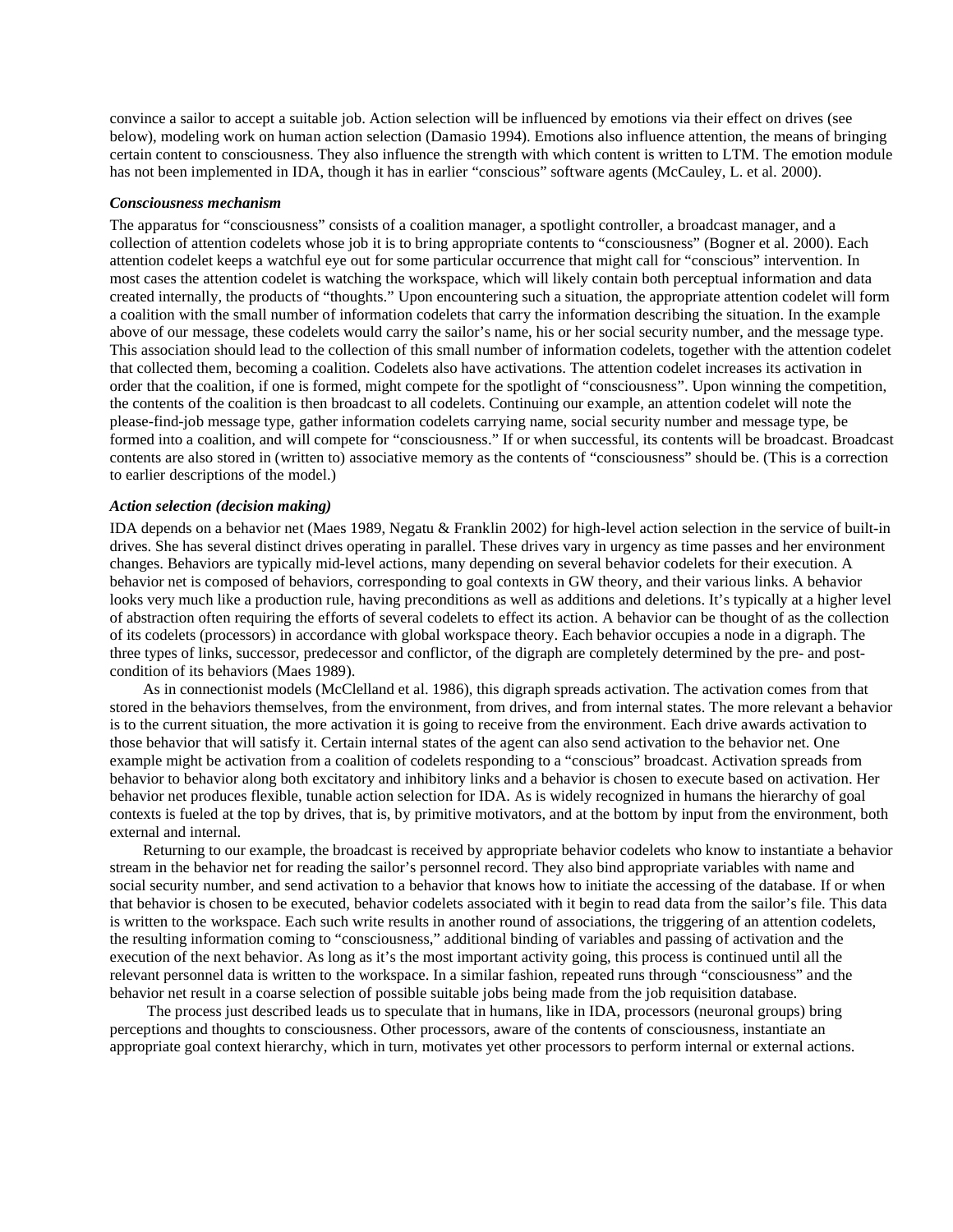#### *Constraint satisfaction*

IDA is provided with a constraint satisfaction module designed around a linear functional. It provides a numerical measure of the suitability, or fitness, of a specific job for a given sailor (Kelemen et al. 2002 in press). For each preference (say for San Diego) or issue (say moving costs) or policy (say sea duty following shore duty) there's a function that measures suitability in that respect. Coefficients indicate the relative importance assigned to each preference, issue or policy. The weighted sum measures the job's fitness for this sailor at this time. The same process, beginning with an attention codelet and ending with behavior codelets, brings each function value to "consciousness" and writes the next into the workspace. At last, the job's fitness value is written to the workspace.

### *Deliberation*

Since IDA's domain is fairly complex, she requires *deliberation* in the sense of creating possible scenarios, partial plans of actions, and choosing between them (Sloman 1999). In our example, IDA now has a list of a number of possible jobs in her workspace, together with their fitness values. She must construct a temporal scenario for at least a few of these possible billets to see if the timing will work out (say if the sailor can be aboard ship before the departure date). In each scenario the sailor leaves his or her current post during a approved time interval, spends a specified length of time on leave, possibly reports to a training facility on a certain date, uses travel time, and arrives at the new billet with in a given time frame. Such scenarios are valued on how well they fit the temporal constraints (the gap) and on moving and training costs. These scenarios are composed of scenes organized around events, and are constructed in the workspace by the same attention codelet to "consciousness" to behavior net to behavior codelets as described previously.

#### *Voluntary action*

We humans most often select actions subconsciously, that is, without conscious thought. But we also make voluntary choices of action, often as a result of the kind of deliberation described above. Baars argues that such voluntary choice is the same a conscious choice (1997, p. 131) We must carefully distinguish between being conscious of the results of an action and consciously deciding to take that action, that is, of consciously deliberating on the decision. It's the latter case that constitutes voluntary action. William James proposed the *ideomotor theory* of voluntary action (James 1890). James suggests that any idea (internal proposal) for an action that comes to mind (to consciousness) is acted upon unless it provokes some opposing idea or some counter proposal. GW theory adopts James' ideomotor theory as is (Baars 1988, Chapter 7) and provides a functional architecture for it. The IDA model furnishes an underlying mechanism that implements that theory of volition and its architecture in a software agent.

Suppose that in our example at least one scenario has been successfully constructed in the workspace. The players in this decision making process include several proposing attention codelets and a timekeeper codelet. A proposing attention codelet's task is to propose that a certain job be offered to the sailor. Choosing a job to propose on the basis of the codelet's particular pattern of preferences, it brings information about itself and the proposed job to "consciousness" so that the timekeeper codelet and others can know of it. Its preference pattern may include several different issues (say priority, moving cost, gap, etc) with differing weights assigned to each. For example, our proposing attention codelet may place great weight on low moving cost, some weight on fitness value, and little weight on the others. This codelet may propose the second job on the scenario list because of its low cost and high fitness, in spite of low priority and a sizable gap. If no other proposing attention codelet objects (by bringing itself to "consciousness" with an objecting message) and no other such codelet proposes a different job within a given span of time, the timekeeper codelet will mark the proposed job as being one to be offered. If an objection or a new proposal is made in a timely fashion, it will not do so.

Two proposing attention codelets may alternatively propose the same two jobs several times. Several mechanisms tend to prevent continuing oscillation. Each time a codelet proposes the same job it does so with less activation and, so, has less chance of coming to "consciousness." Also, the timekeeper loses patience as the process continues, thereby diminishing the time span required for a decision. Finally, the metacognitive module watches the whole process and intervenes if things get too bad (Zhang et al. 1998a). A job proposal may also alternate with an objection, rather than with another proposal, with the same kinds of consequences. These occurrences may also be interspersed with the creation of new scenarios. If a job is proposed but objected to, and no other is proposed, the scenario building may be expected to continue yielding the possibility of finding a job that can be agreed upon.

### *Negotiation*

After IDA has selected one or more jobs to be offered to a given sailor, her next chore is to negotiate with the sailor until one job is decided upon. The US Navy is quite concerned about retention of sailors in the service. This depends heavily on the sailor's job satisfaction. Thus the Navy gives a high priority to the assignment of a job that both satisfies the sailor's preferences and offers opportunity for advancement, sometimes including additional training. Whenever possible the final job assignment is made with the sailor's agreement. IDA must negotiate this agreement with the sailor.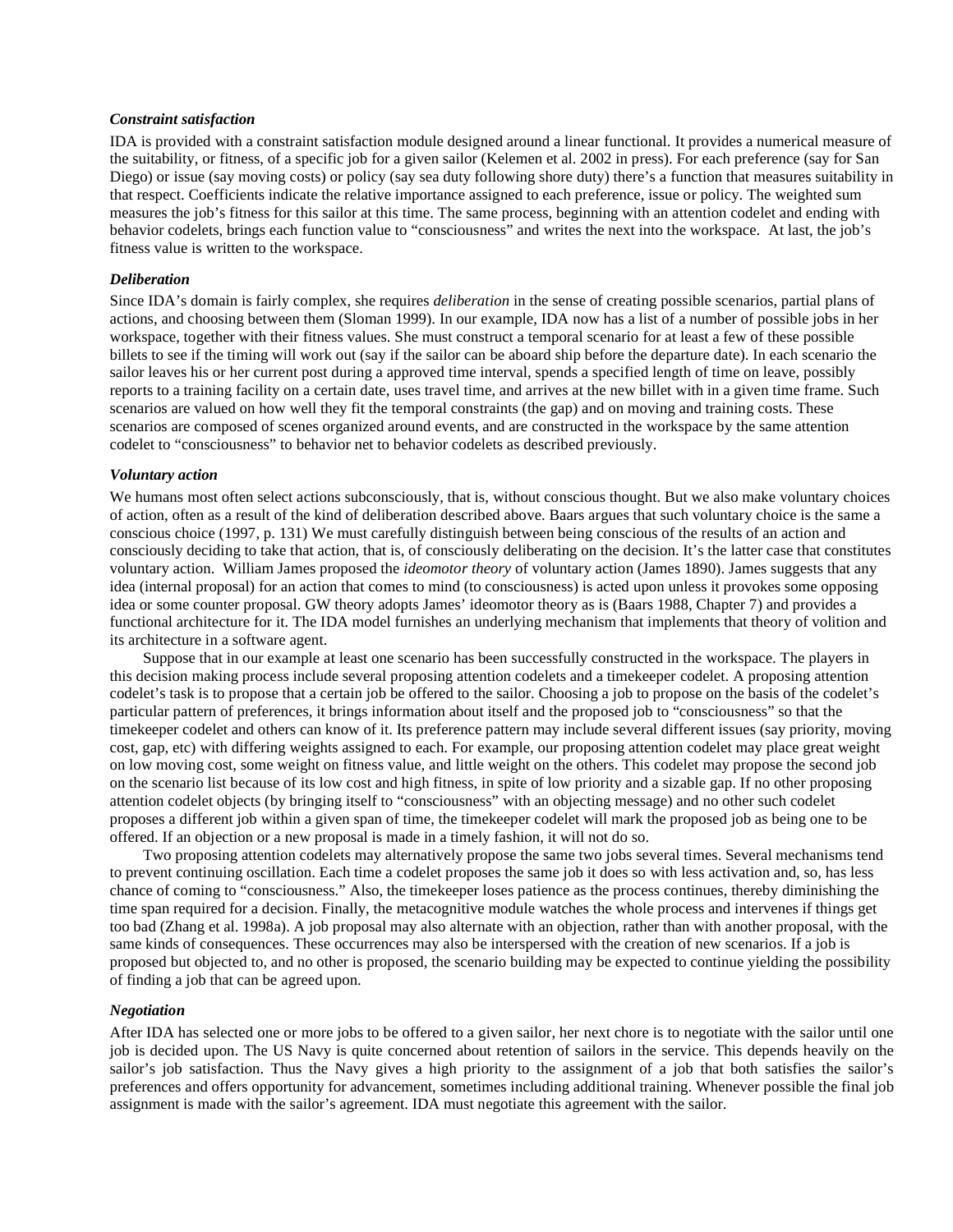When the initial job offerings are made the sailor may respond in several different ways. He may accept one of the jobs offered. He may decline all of them and request some different job assignment. He may ask for a particular job not among those offered. He may ask that the process be postponed until a new requisition list appears, hoping to find something more to his liking. IDA may accede to or deny any of these requests, the decision often dependent on time constraints and/or the needs of the service. The continuing negotiations offer many possible paths. It ends with one job being assigned to the sailor, most often with his agreement, but sometimes without.

IDA must be able to carry out such negotiations. This requires making decisions and responding to the sailor's messages. We've already had a close look at her decision making processes involving both "consciousness," the behavior net and voluntary action.

### *Metacognition*

Metacognition guides people to select, evaluate, revise, and abandon cognitive tasks, goals, and strategies (Hacker 1997). Most researchers agree that metacognition should include knowledge of one's own knowledge and cognitive processes, and the ability to actively monitor and consciously regulate them.. While metacognition isn't implemented in the current running version of IDA, it's very much a part of the conceptual IDA model, and have been implemented previously in an earlier "conscious" software agent, CMattie (Zhang et al. 1998a). This, admittedly impoverished, metacognition module was able to interrupt oscillations during voluntary action selection, and also to tune the behavior net by adjusting it's parameters so that it ran more smoothly. Metacognition is not yet conscious in our model. We've experimented with several mechanisms for metacognition including a classifier system, a fuzzy logic controller and a fuzzy classifier system. All worked about equally well. The latter also learned.

### *Learning*

The IDA model incorporates several different learning mechanisms. The simplest is the associative learning that occurs as the contents of "consciousness" is stored in associative memory with every "conscious" broadcast. It's the associations between the various items comprising the "conscious" contents that's learned. Also, associations with other similar items are learned by means of the Sparse Distributed Memory mechanism.

Learning into associative memory can be considered a type of declarative learning. IDA is also capable of a more procedural learning. Codelets in IDA participate in a pandemonium theory style organization (Jackson 1987). Those codelets who share time in the spotlight of "consciousness" have associations between them formed or strengthened, or perhaps diminished if things are going badly. Those codelets sharing time in the playing field also change associations, but at a much lesser rate. This dynamic association of codelets allows a Hebbian type of learning. As codelets become more or less associated, the likelihood of their coming to "consciousness" together changes, and with it the likelihood of their together helping to initiate some behavior. These changes in likelihood constitute a kind of procedural learning.

When the same coalition of codelets, acting in parallel or in sequence, often produce a useful result, this coalition can be expected to merge into a higher-level concept codelet. This merging constitutes a second form of temporal proximity learning. The concept codelet, when active, performs the same actions as do its member codelets combined, but without requiring successive executions of the behavior net. This process is comparable to chunking in SOAR (Laird et al. 1987).

In the conceptual model of IDA we include mechanisms for emotions (McCauley, T. L. & Franklin 1998). Action selection will be influenced by emotions via their effect on drives, modeling recent work on human action selection (Damasio 1994). IDA's emotional mechanism includes an activation passing network with weighted links that allows learning. Weights will decay with disuse. Each use tends to decrease the decay rate. Weights will increase according to a sigmoidal function of any activation carried over the link, allowing for Hebbian style learning. Thus IDA is, in principle, able to learn to use emotions to affect various cognitive functions as we humans do.

Also, IDA is, in principle, able to learn metacognitively using the built-in fuzzy classifier mechanism. In particular, IDA should be able to learn to tune her action selection by means of adjusting the parameters of her behavior net as CMattie did before her.

Plans are afoot for IDA to learn by being told by a human (Ramamurthy et al. 1998a, 1998b, 2001), but we don't claim this form of learning as part of the IDA conceptual model since the required mechanisms are not yet completely designed.

A final form of learning in IDA allows the automatization of repeated actions as we humans do. Here, the mechanisms are in place and constitute part of the IDA conceptual model. This is new work that will be the subject of another report, and cannot be briefly described here.

## **"Conscious" and unconscious decision making in IDA**

As humans do, IDA uses "consciousness" during her decision making (action selection) process is several different ways. Also, she makes some decisions unconsciously. In this section we'll describe these various processes.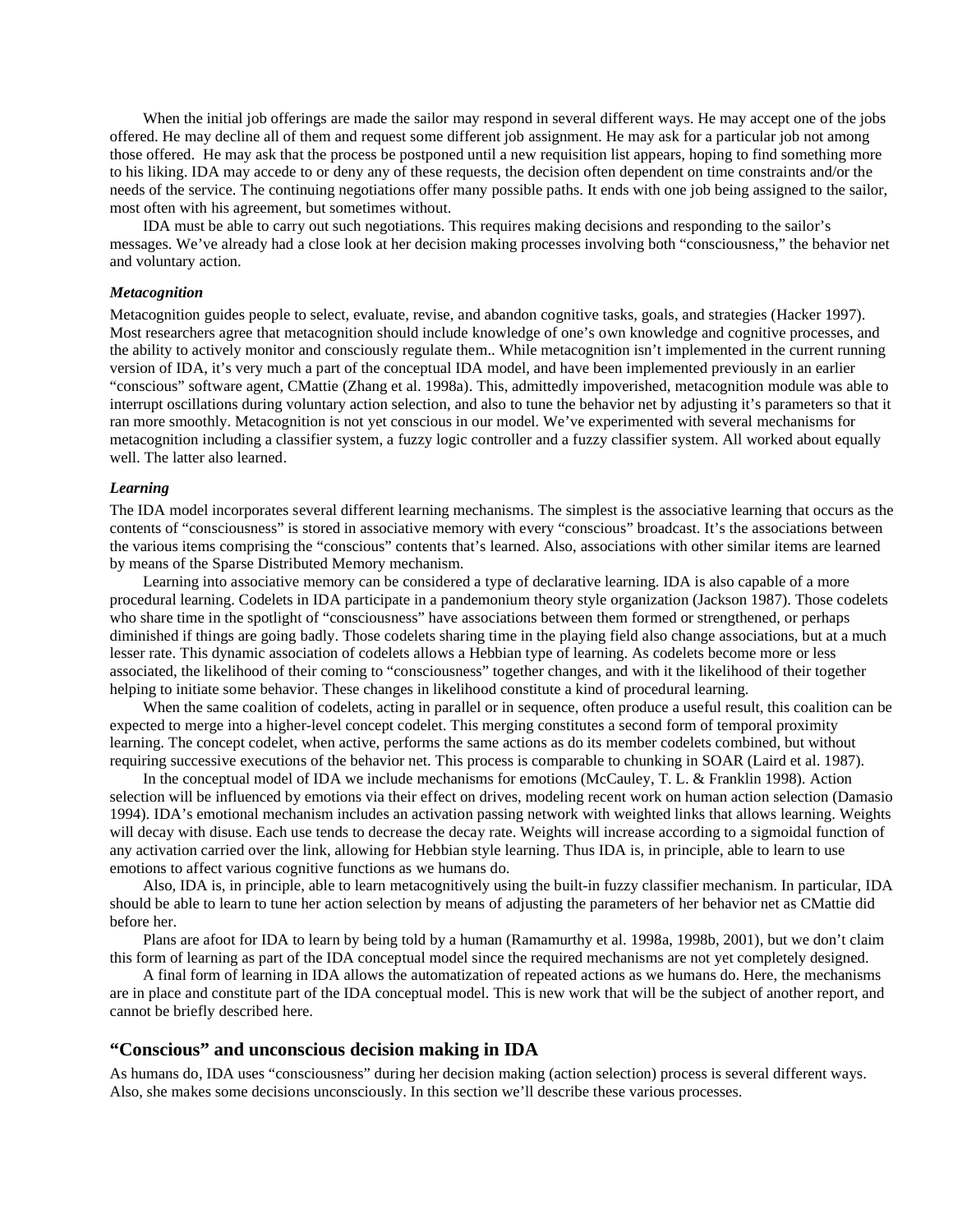If I feel hungry and choose to make myself a Nathan's hotdog, I've engaged in *internally generated voluntary action selection* as described by William James' ideomotor theory. Of course, the process may have been much more complex including consciously considering the possibilities of going to Bozo's for barbecue or too Mikasa for sushi instead, or of simply settling for a piece of fruit, or of eating later after finishing the section I'm writing. Once that decision is made a sequence of actions typically follow. Some of these may involve other instances of internally generated voluntary actions, such as the decision of whether to cook the hotdog on the stove or in the microwave, or whether to wear a coat. Such decisions are characterized by a *conscious consideration of alternatives motivated by some internal drive or goal*. The conscious consideration may be of a single alternative (Nathan's hotdog) where the choice is whether to do it.

James' theory, and our implementation of it in IDA, is described in the section on voluntary action above. IDA engages in internally generated voluntary action selection when deciding which jobs to offer the sailor. This action is motivated by her drive to find a job suitable to both the sailor and the US Navy. Since alternatives are considered without being acted upon, the process is a deliberative one in the sense of Sloman (1999).

Voluntary action selection can also be occasioned by external environmental situations. I want to get into a trailer. The door is locked. Shall I try to find the hidden key or shall I look for Shelby who has a key? This is a example *of externally generated voluntary action selection* which is characterized by voluntary action selection motivated by a drive or goal, but occasioned by an obstacle or an opportunity presented by the external environment. IDA's current incarnation doesn't display externally generated voluntary action selection, but she easily could. Suppose IDA was unable to find a sailor's personnel record. She could consider writing to the sailor to check the social security number, the index of the personnel file. Or, she might think of trying a query based on the sailor's name, or she might refer the matter to a human. To implement this capability would require the addition of a few attention codelets and a couple of new behavior streams with their behavior codelets. Ideally, the IDA conceptual model should allow for internal construction of these codelets and streams as we humans do. This illustrates one of the many gaps in the model. We're working on this one.

Many of our actions, though not voluntary, are nonetheless consciously mediated. Having retrieved the key for the trailer I must be conscious of at least of the steps leading up to the door. I must be conscious of the position of the keyhole. These should not, however, be construed as conscious decision points requiring voluntary action selection. I do not consider whether or not to take the first step, nor whether to insert the key into the keyhole. These actions are parts of several preplanned and executed action sequences, *consciously mediated* in order to fill in required data from the environment, in this case location of step and keyhole. Consciously mediated action selection is involuntary in that a sequence of actions is selected, perhaps voluntarily, and then proceeds via a sequence of action decisions that may involve consciousness but that involvement is not a matter of deciding whether to take the action in question. Rather consciousness provides information needed as a precondition to taking the action, such as a location. Consciousness mediates in helping to align the key with the keyhole.

Consciousness can also mediate internal action selections. Here's an example thoughtfully provided by my daughter Sunny. She and her friend, Christina, were playing the game of guessing people's star signs. Christina made a guess for Sunny's brother, Bruce. As part of the process of seeing if Christina guessed right, Sunny had to recall Bruce's birthday, an internal action, but not voluntarily selected. Sunny wasn't considering whether to remember Bruce's birthday. She simply had to have the birthday consciously available in order to tell it to Christina.

The process of "consciously" mediated action selection in IDA is implemented as described in the section on action selection above. The preplanned actions sequences mentioned above are implemented as behavior streams. Behavior codelets instantiate such behavior streams, perhaps motivated by voluntary action selection, perhaps not. The selection of a behavior in a stream for execution is accomplished by the behavior net quite unconsciously, as described above. For example, suppose the executed behavior reads a field from the sailor's personnel record. The contents of that field, brought to "consciousness" by an attention codelet, will serve to trigger the reading of the next field, provided the contents aren't unexpected. Behavior codelets responsible for obtaining the current duty station, seeing the contents of the name field in "consciousness," know that it's their turn to act. They send (environmental) activation to the next behavior in the stream, their behavior, helping it to be executed next. In this case the "conscious" contents serve as a cue for the next action. We hypothesize that well rehearsed action sequences in humans work the same way.

IDA also performs actions "consciously" mediated internally. For instance, when composing an email message to a sailor, IDA "consciously" fills in the blanks in scripts carried by codelets. The intended content of a field is "consciously" retrieved from working memory by an executing behavior. Behavior codelets responding to the resulting "conscious" broadcast not only send activation to the next behavior in the stream (fill in this particular field) but bind the variable containing the intended content of the field. Just as one can't insert a key into a key into a keyhole without seeing to align it properly, one can't fill in a blank in a script without knowing the intended content of the blank.

Finally, both humans and IDA, at least in her conceptual model, perform actions that are not consciously mediated. Once the key is aligned with the keyhole, the sequence of actions involving inserting the key and turning it can be done unconsciously, as long as it proceeds as expected. Such action sequences involving primitive actions by a number of distinct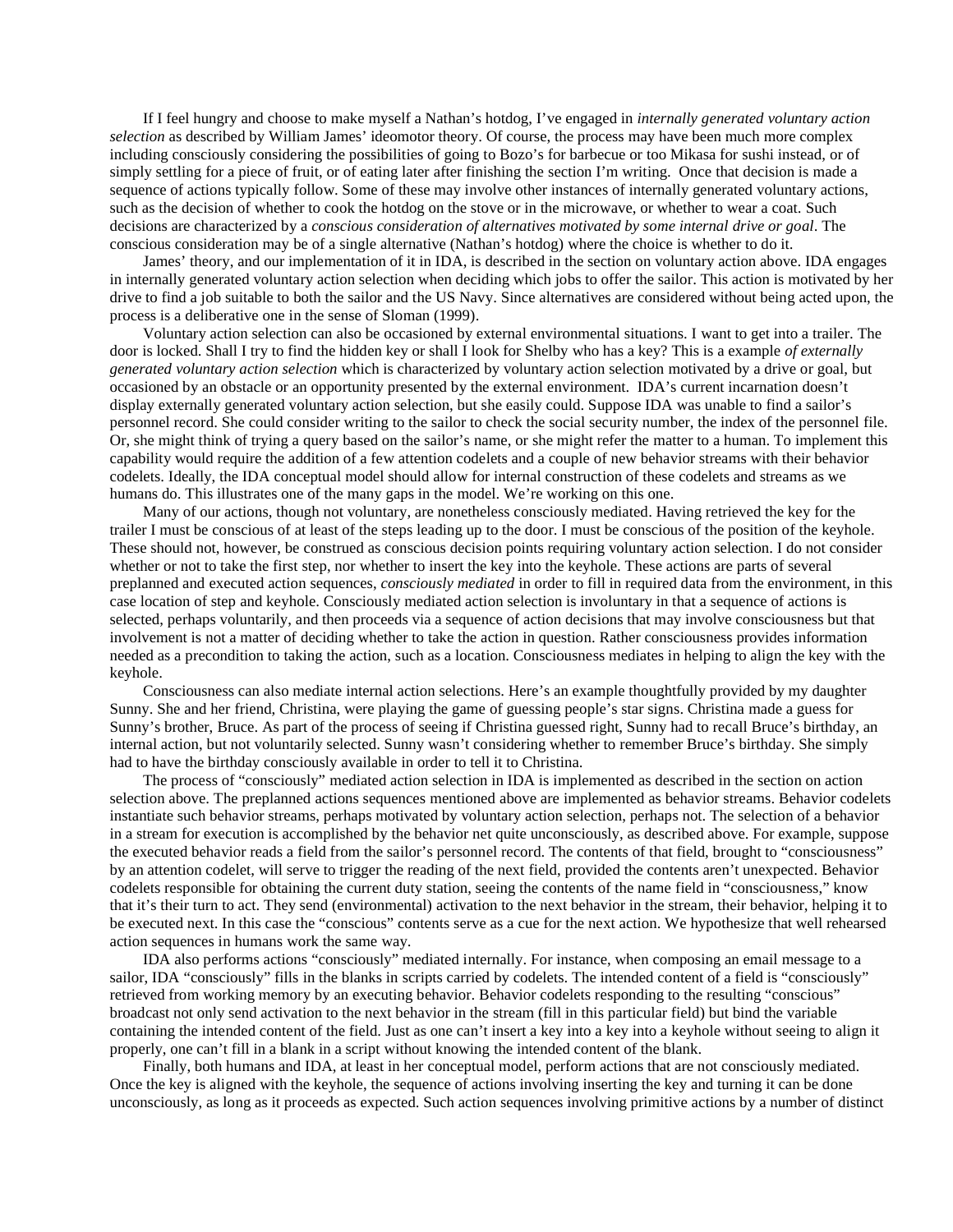muscle groups are typically first learned consciously and become automatized with use. The same process is available to IDA in her conceptual model. Transferring needed data from an external personnel file to her workspace (working memory) is at first done "consciously" mediated for each piece of data, as described above. Later association between adjacent behaviors become strong enough for one to call the next behavior in pandemonium style (Jackson 1987) without the benefit of "conscious" intervention. Thus we have a machine version of the automatization process. This version also includes the capability of bringing a behavior back to "consciousness" when it doesn't work as expected. This work is as yet unpublished.

# **Is IDA conscious?**

Clearly IDA is quite a complex software agent that models a broad swath of human cognition including "consciousness" in the sense of implementing global workspace theory (Franklin & Graesser 1999). But, is there any sense in which she can be said to be conscious without the quotes. Well, there's the ill-defined cluster concept of functional consciousness. IDA exhibits both external and internal voluntary actions selection, as well as consciously mediated action selection of both the internal and external variety. Though IDA does not, as yet, engage in non-routine problem solving, work on adding that capability is in progress. She uses her "consciousness" module to handle routine problems with novel content. All this together makes a strong case, in my view, for functional consciousness.

But what about phenomenal consciousness? Can we claim it for IDA? Is she *really* a conscious artifact? I can see no convincing arguments for such a claim. One might argue that anything that senses must have some sort of subjective consciousness as a consequence. Would we thus attribute consciousness to a thermostat? Not lightly. On the other hand, I can see no convincing arguments against a claim for phenomenal consciousness in IDA. Yes, she's not biological, much less the possessor of neuropil. Does that really matter? Perhaps. Or, perhaps neuropil is only necessary for phenomenal consciousness in biological agents. IDA is a piece of running software and is thus immaterial. What is there to be conscious? (Tom Ziempke, personal communication) On the other hand, perhaps human consciousness runs as much on a virtual machine as IDA does. These requirements that conscious beings be material or biological or have neuropil may be no more valid than those prompting the denial of phenomenal consciousness to other apes on the grounds that they are not human.

But, can IDA report her "conscious experiences"? No, but it's only because we haven't built in that capability for her. To have her report the contents of her "consciousness" would require no new ideas or mechanisms. It would only be a matter of the time and effort to do the work. We know how, and it would not be in principle different from what IDA does now. Reportability is NOT the issue. It's currently part of the IDA conceptual model.

What about self-consciousness? Though a self is postulated as part of global workspace theory, it has not been implemented in IDA, partially because we just didn't understand the concept well enough to know how to implement it. Damasio's formulation of a self (Damasio 1999) has given us ideas so that adding a self to IDA by way of a proto-self, now seems possible. However the mechanisms are not in place, meaning that a self is not yet part of the IDA conceptual model. It does seem at least possible that a self is necessary for phenomenal consciousness though self-consciousness isn't. The work of Humphrey, speculating on how phenomenal consciousness might have evolved in relatively simple organisms, makes this idea seem quite plausible (2000).

# **Conclusion**

So, what are we to conclude from all this? Suppose the neuroscientists succeed in finding neural correlates of phenomenal consciousness. This may yield evidence as to the consciousness or lack thereof of various animals. It seems unlikely to help us at all with the question of machine consciousness. Nor does anything else seem likely to be of help. Subjective consciousness seems to be such an inherently first person phenomena as to be impervious to any form of proof. A solipsistic position seems as defensible as any other. The best we can do is to offer evidence in favor such as reportablity that can be externally confirmed. Such evidence, whether based on behavior or on internal structure and/or activity, is unlikely to make much of an impression on the philosophers who are willing to take seriously the possibility of zombies, thus giving rise to the *hard problem* of consciousness.

Following Chalmers (Chalmers 1996) I'm beginning to view phenomenal consciousness as a fundamental process of nature comparable to mass or energy. Both mass and energy can only be measured indirectly by their effects though inferences can be drawn from their structure and activity (again effects). I suspect that the same will prove true of phenomenal consciousness. How can we measure its effects? Will this become the *important problem* of consciousness? Likely, I would think. In the realm of machine consciousness this problem seems even harder. Deducing structure from behavior is notoriously difficult to which both the psychologists and the neuroscientists will attest. In software agents such deductions are both theoretically impossible and practically problematic. Still, measuring mass and energy weren't easy problems until someone solved them.

Where does that leave us? At least for now, the attribution of phenomenal consciousness will depend on the level of evidential support the person doing the attributing will accept. Were I faced with Commander Data from Star Trek: The Next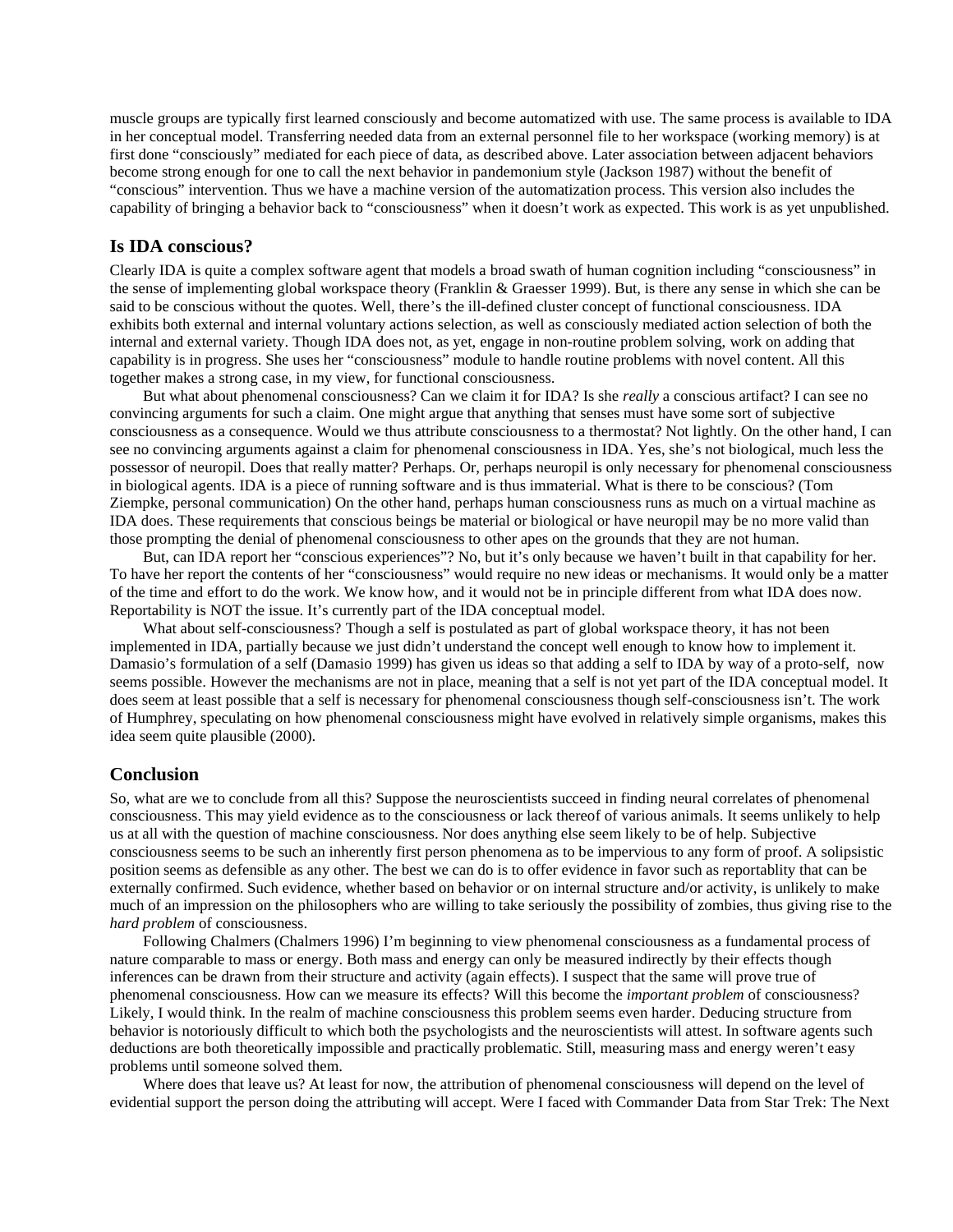Generation I would undoubted attribute consciousness. One the other had I do not attribute phenomenal consciousness to my own "conscious" software agent, IDA, in spite of her many human-like behaviors. This in spite of watching several US Navy detailers repeatedly nodding their heads saying "Yes, that's how I do it" while watching IDA's internal and external actions as she performs her task. I suspect they might be more willing to attribute phenomenal consciousness than I.

Speaking of the "additional magic ingredient" that produces phenomenal consciousness out of functional consciousness, Harvey says "...the additional magic ingredient for [phenomenal consciousness] is merely a change in attitude in us, the observers." (Harvey 2002) The claim is that the presence or absence of phenomenal consciousness can never be more than a matter of attribution. Baring that claim in mind, let me close with a prediction. I expect there to be software agents and robots sufficiently intelligent, sufficiently capable, and sufficiently communicative that people with simply assume that they are conscious artifacts (Moravec 1988). The issue of machine consciousness will no longer be relevant.

## **Acknowledgements**

This work has been supported in part by ONR grant N00014-98-1-0332. Much of it emerged from the combined effort of members of the Conscious Software Research Group at the University of Memphis. These include, or have included, Art Graesser, , Lee McCauley, Hongjun Song, Zhaohua Zhang, Satish Ambati, Ashraf Anwar, Myles Bogner, Arpad Kelemen, Ravikumar Kondadadi, Irina Makkaveeva, Aregahegn Negatu, Alexei Stoliartchouk, Uma Ramamurthy.

# **References**

Aleksander, I. 2000. *How to Build a Mind*. London: Weidenfeld and Nicolson.

- Allen, J. J. 1995. *Natural Language Understanding*. Redwood City CA: Benjamin/Cummings; Benjamin; Cummings. Anwar, A., and S. Franklin. to appear. Sparse Distributed Memory for "Conscious" Software Agents. *Cognitive Systems Research*.
- Anwar, A., D. Dasgupta, and S. Franklin; 1999. Using Genetic Algorithms for Sparse Distributed Memory Initialization. International Conference Genetic and Evolutionary Computation(GECCO). July, 1999.

Baars, B. J. 1988. *A Cognitive Theory of Consciousness*. Cambridge: Cambridge University Press.

- Baars, B. J. 1997. *In the Theater of Consciousness*. Oxford: Oxford University Press.
- Baars, B.; 2001. Surrounded by consciousness: The scientific evidence for animal consciousness since the Mesozoic.
- Consciousness and its Place in Nature: Toward a Science of Consciousness; ; Skovde, Sweden; August 7-11, 2001. .
- Baars, B. J. 2002. The conscious access hypothesis: origins and recent evidence. *Trends in Cognitive Science* 6:47–52.
- Chalmers, D. J. 1996. *The Conscious Mind*. Oxford: Oxford University Press.
- Cotterill, R.; 2001; ; ; Consciousness in Theory and in the Computer?. Consciousness and its Place in Nature: Toward a Science of Consciousness. Skovde, Sweden; August 7-11, 2001.
- Damasio, A. R. 1994. *Descartes' Error*. New York: Gosset; Putnam Press.
- Damasio, A. R. 1999. *The Feeling of What Happens*. New York: Harcourt Brace.
- Edelman, G. M. 1987. *Neural Darwinism*. New York: Basic Books.
- Edelman, G. M., and G. Tononi. 2000. *A Universe of Consciousness*. New York: Basic Books.
- Franklin, S. 1995. *Artificial Minds*. Cambridge MA: MIT Press.
- Franklin, S. 1997. Autonomous Agents as Embodied AI. *Cybernetics and Systems* 28:499–520.
- Franklin, S., and A. C. Graesser. 1997. Is it an Agent, or just a Program?: A Taxonomy for Autonomous Agents. In *Intelligent Agents III*. Berlin: Springer Verlag.
- Franklin, S., and A. Graesser. 1999. A Software Agent Model of Consciousness. *Consciousness and Cognition* 8:285–305.
- Franklin, S., A. Kelemen, and L. McCauley. 1998. IDA: A Cognitive Agent Architecture. In *IEEE Conf on Systems, Man and Cybernetics*. : IEEE Press.
- Freeman, W. J. 1995. *Societies of Brains*. Hillsdale NJ: Lawrence Erlbaum.
- Freeman, W. J. 1999. *How Brains Make Up Their Minds*. London: Weidenfeld & Nicolson General.
- Gallup, G. 1982. Self-awareness and the emergence of mind in primates. *American Journal of Primatology* 2:237–246.
- Glenberg, A. M. 1997. What memory is for. *Behavioral and Brain Sciences* 20:1–19.
- Hacker, D. 1997. Metacognitive: Definitions and Empirical Foundations. In *Metacognition in Educational Theory and Practice*, ed. D. Hacker, J. Dunlosky, and A. Graesser. Hillsdale, NJ: Erlbaum. (Hillsdale)
- Harvey, I. 2002. Evolving Robot Consciousness: The Easy Problems and the Rest. In *Evolving Consciousness*, ed. J. H. Fetzer. Amsterdam: John Benjamins.
- Hofstadter, D. R., and M. Mitchell. 1994. The Copycat Project: A model of mental fluidity and analogy-making. In *Advances in connectionist and neural computation theory, Vol. 2: logical connections*, ed. K. J. Holyoak, and J. A. Barnden. Norwood N.J.: Ablex.
- Humphrey, N. 2000. *How to Solve the Mind-Body Problem*. Bowling Green, OH: Imprint Academic.